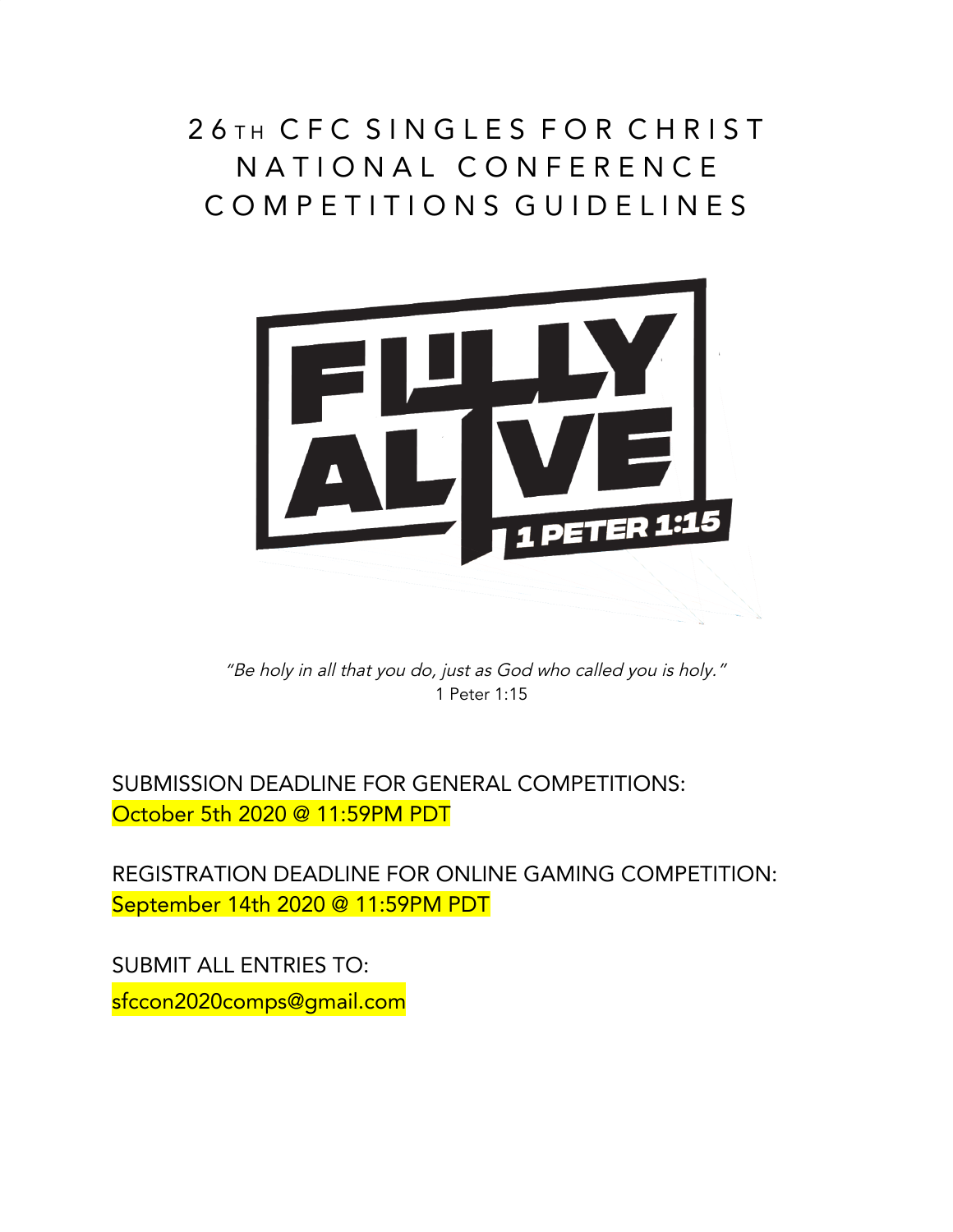## TABLE OF CONTENTS

| <b>COMPETITION</b>                                 | PAGE# |
|----------------------------------------------------|-------|
| <b>MUST READ STATEMENTS</b>                        | 3     |
| Competitions Entry Form (Required for ALL entries) | 4     |
| Logo                                               | 5     |
| Dance                                              | 7     |
| Original Song                                      | 9     |
| Poetry & Spoken Word                               | 11    |
| Most Valuable Photo                                | 13    |
| Original Video                                     | 15    |
| <b>T-shirt Design</b>                              | 17    |
| <b>Online Gaming</b>                               | 19    |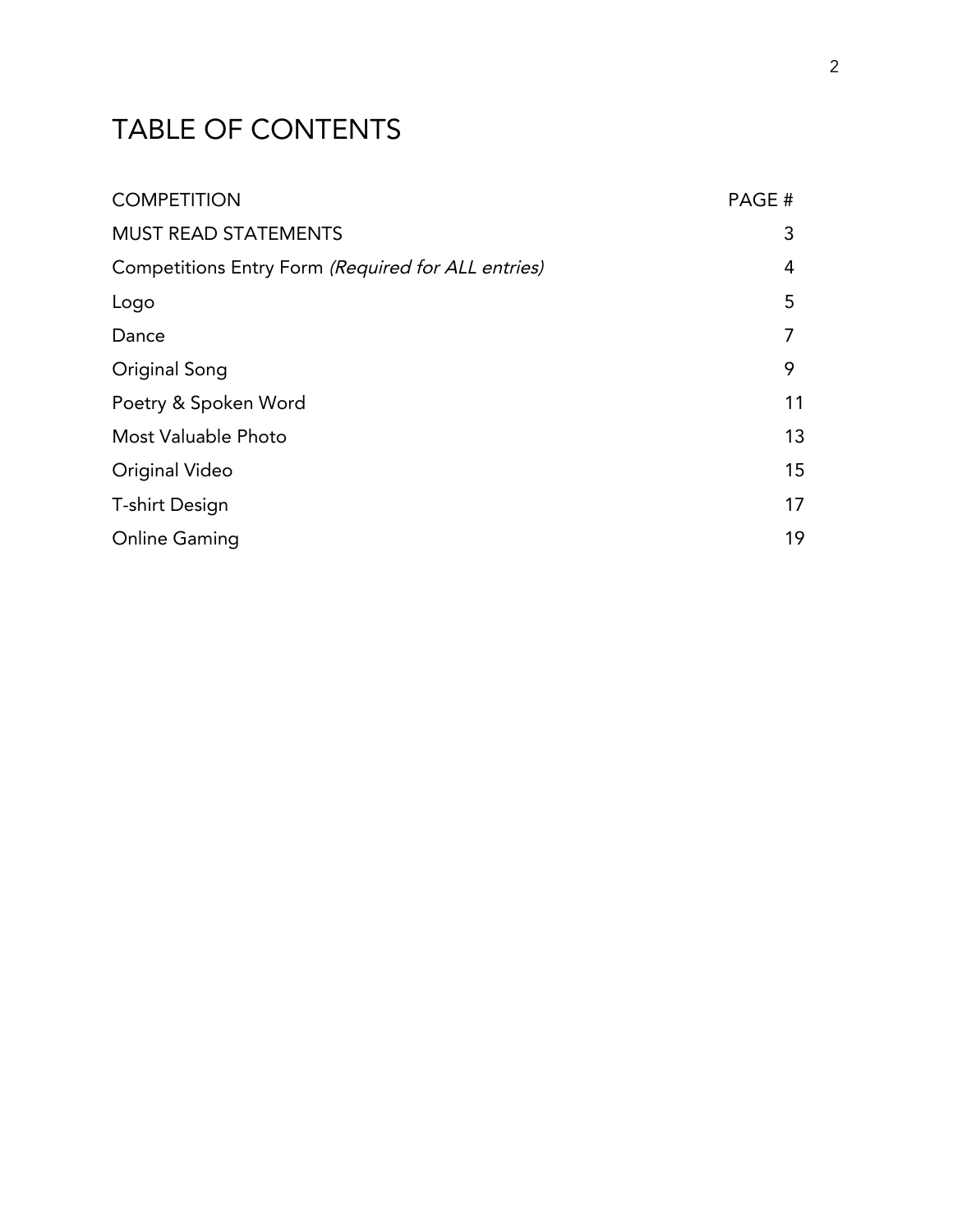#### MUST READ BEFORE ENTERING COMPETITIONS

#### COVID-19

As excited as we are to be having these competitions, we can not ignore what is happening around the world. As SFC, we must make sure we're doing our part in keeping you safe and helping the world become a safer place. Due to COVID-19, please take extra safety precautions for all competitions. We encourage every participant to follow all the safety guidelines necessary to stop the spread of COVID-19. We ask you to practice social distancing and insist you avoid any in-person interactions with one another. Instead use other means of communication such as zoom. Also please wear proper PPE such as masks, when leaving your homes. And lastly, wash your hands frequently and thoroughly. Remember nothing is worth your health and the health of others.

#### **Copyright**

Every competition will be showcased online, which means copyright may be an obstacle. When entering any competition that requires music or pre-made imagery (such as downloading a stock photo, fonts, textures, etc.), you must make sure your submission doesn't use any copyrighted material. Using copyrighted materials that will cause your submission to be blocked is grounds for disqualification. Please make sure your entry follows all regulations before submitting. We have provided you 2 links that will help you test and select the music for your submissions.

The following link can be used to make sure your audio is not copyrighted on Youtube. <https://youtu.be/QCau3bZ-zOo>

The next following link will provide you a list of free music that is safe to use on Youtube. <https://youtu.be/6SWWfVTHgpU>

#### Right to Use Your Work

By submitting your entry, you are giving permission to CFC Singles for Christ to broadcast and publish your work. This may include posting your work on multiple social media platforms (ex: Instagram and Youtube) and during the actual conference itself.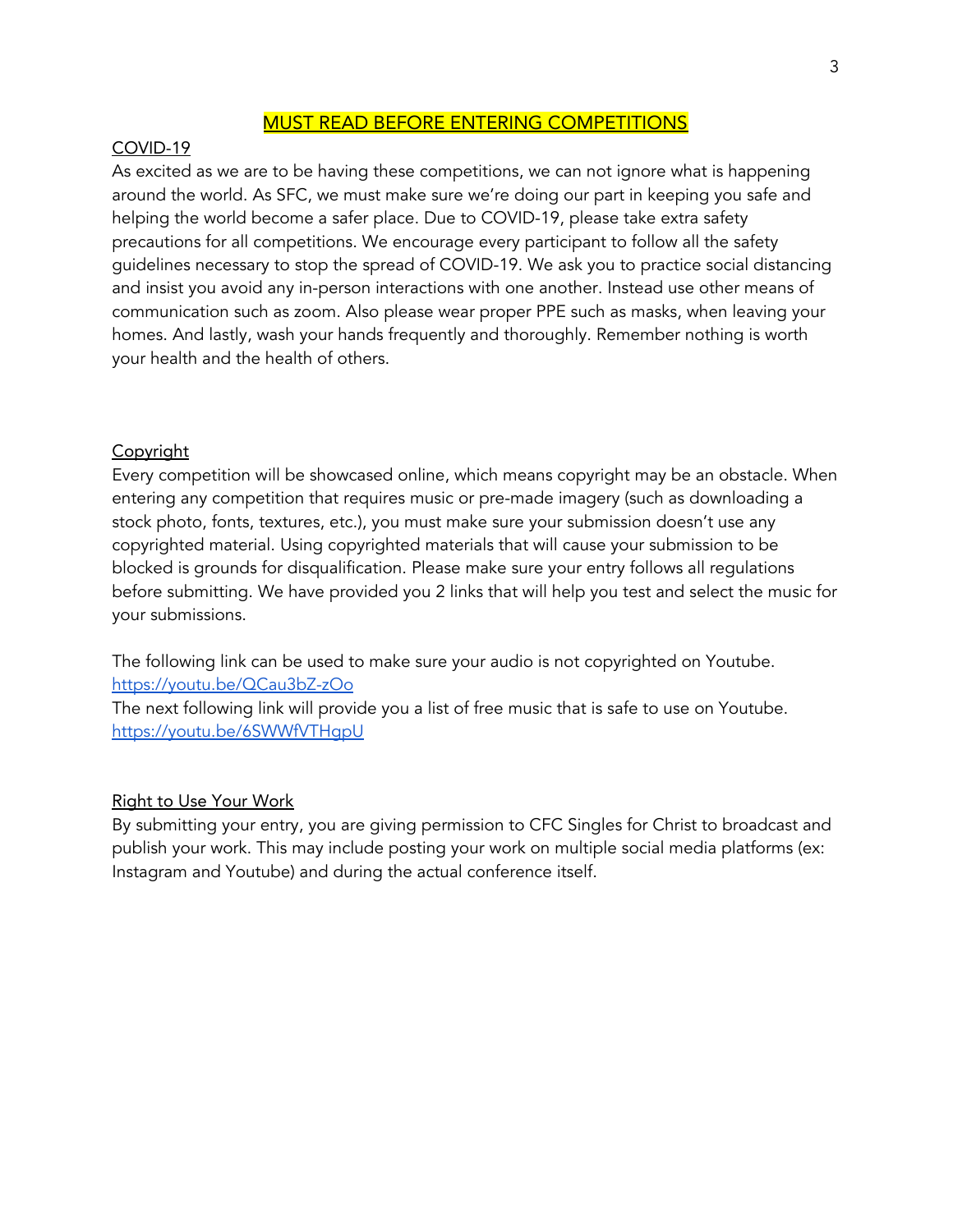## COMPETITIONS ENTRY FORM

### \*PLEASE SUBMIT 1 ENTRY FORM FOR EACH COMPETITION YOUR AREA WISHES TO ENTER\*

1. Delegation Area (choose one):

| <b>2</b> Northeast A     | <b>2</b> Northwest          |
|--------------------------|-----------------------------|
| <b>2</b> Northeast B     | <b>2</b> Southwest A        |
| <b>2</b> Southeast A     | <b>2 Southwest B</b>        |
| <b>2</b> Southeast B     | <b><i>⊠</i> Southwest C</b> |
| <b>2 South Central A</b> | <b>2 North Central A</b>    |
| <b>2 South Central B</b> | <b>2 North Central B</b>    |
| <b>2 New Mexico</b>      | <b>7 Hawaii</b>             |
|                          |                             |

| 2. Competition (choose one):                          |                              |
|-------------------------------------------------------|------------------------------|
| $\mathbb Z$ Logo                                      | <b>2 Most Valuable Photo</b> |
| <b>7</b> Dance                                        | <b>7 Original Video</b>      |
| <b>7 Original Song</b>                                | <b>27 - Shirt Design</b>     |
| <b><b><i><u></u></i></b> Poetry &amp; Spoken Word</b> | <b>2 Online Gaming</b>       |

| Couple Coordinator's Name(s): | Team Captain's Name (If any): |
|-------------------------------|-------------------------------|
| Approval Signature:           | Team Captain Phone Number:    |
| Couple Coordinator Email:     | Team Captain Email:           |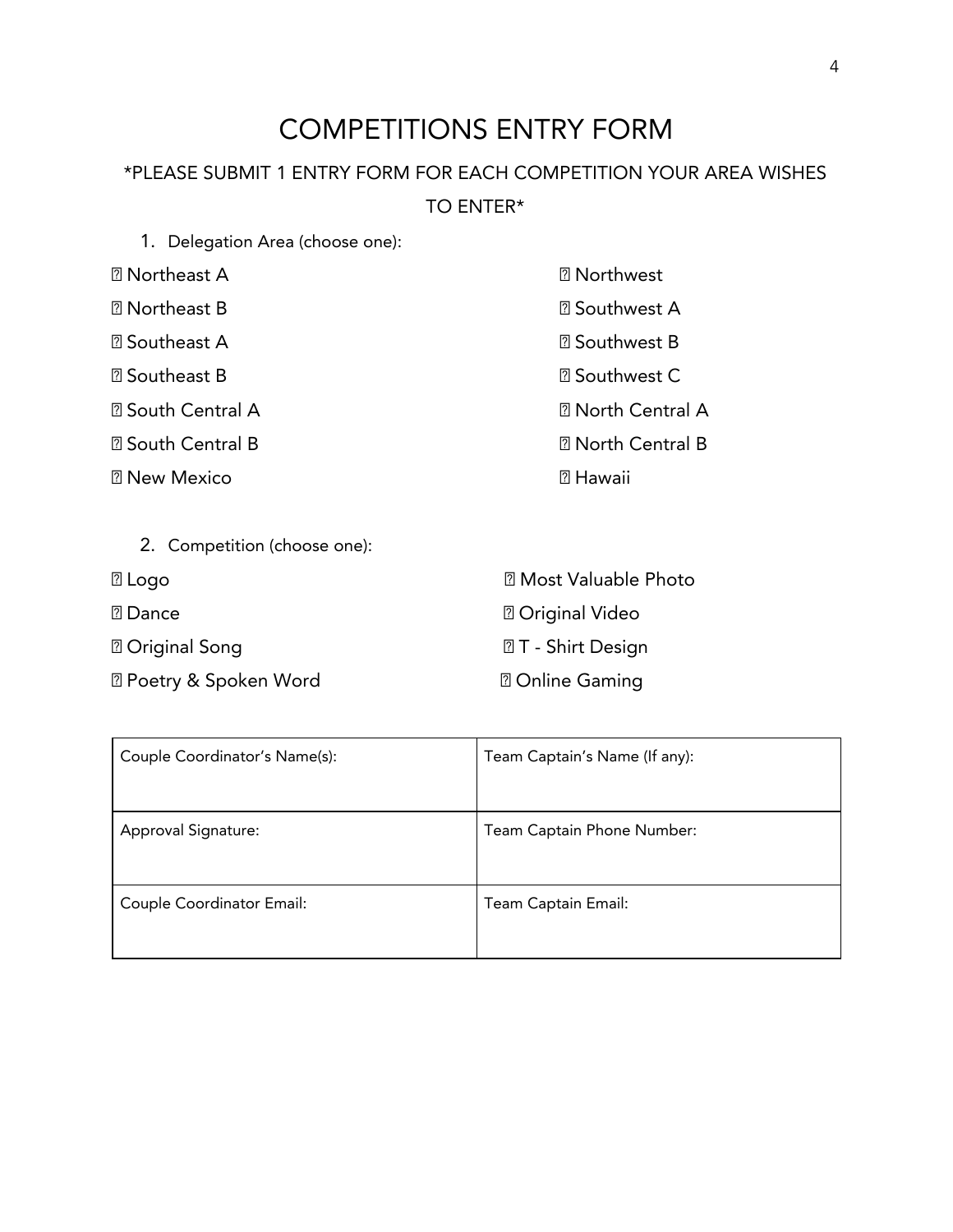## LOGO COMPETITION

#### RULES & REGULATIONS

- 1. There will be a max of two entries per region. Only one entry per person is allowed. All competitors should submit their final and complete entry form to sfccon2020comps@gmail.com by October 5, 2020 at 11:59PM PDT. Late submissions will be assessed for a 5 point reduction. The committee should be notified ahead of time for any changes that will be made to the entry prior to the SCON date. Any revisions made on the day of will not be accepted.
- 2. The SFC Regional Couple Coordinators must verify the official list of those participating in the competition to ensure they are registered and active SFC members. Incomplete entry forms will not be accepted, and those participating in competitions that are not registered nor are active members will not be allowed to compete.
- 3. Your logo must represent the SFC Community, conference theme FULLY ALIVE and this year's anchor verse: "be holy in all that you do, just as God who called you is holy."- 1 Peter 1:15

#### ENTRY & SUBMISSION DETAILS

- 1. Please label the email subject with "LOGO: [INSERT REGION & NAME]"
- 2. You are required to provide a maximum 1-page essay explaining the concept of your decisions as to how your design reflects the theme. This should be submitted alongside your logo to sfccon2020comps@gmail.com by Oct. 5, 2020 at 11:59PM PDT.

#### SPECIFICATIONS

- **●** Minimum size: 1080 x 1080 px
- **●** File format: PNG, TIFF and/or EPS
- **●** Please ensure any fonts used are outlined, packaged, etc. to prevent issues viewing from a different device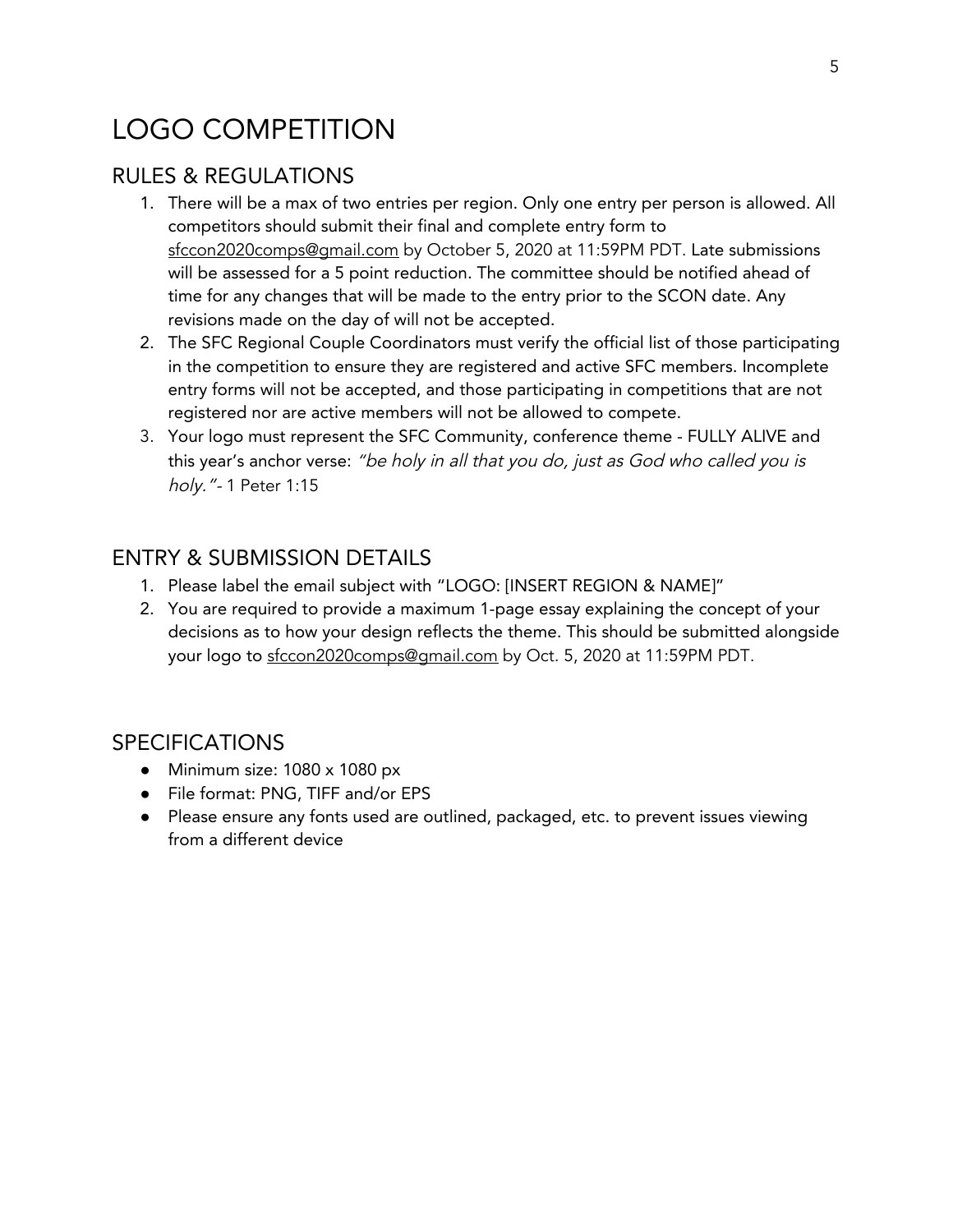## CRITERIA FOR JUDGING - LOGO

Judging will be based on preparation (essay based) and the product itself (performance, presentation, etc.). Judging the essay is to acknowledge the Christ-centered efforts in the stage of preparation via the essay. Consequently, scores here are to be combined with what scores are given in the second division of judging where it's marking rubric is outlined below.

# AREA/REGION:

| ESSAY                                                                                             |            | <b>JUDGES SCORE</b> |
|---------------------------------------------------------------------------------------------------|------------|---------------------|
| <b>CONTENT</b><br>(personal reflection on theme, relevant<br>and significant links made)          | 50%        |                     |
| <b>INTEGRITY</b><br>(essay is appropriate in length [1 page],<br>adequate representation of team) | <b>30%</b> |                     |
| ALTRUISTIC APPROACH<br>(clear message made discernable)                                           | 20%        |                     |
| <b>TOTAL</b>                                                                                      | 100%       |                     |

#### PRODUCT DESCRIPTION OF THE SERVICE SCORE SCORE AND A SUBSESS SCORE

| <b>CREATIVE ARTISTIC RENDITION</b><br>(technique, style, usage of principles of<br>design, level of difficulty, materiality,<br>wholesomeness) | 35%  |  |
|------------------------------------------------------------------------------------------------------------------------------------------------|------|--|
| THEME CONCEPT<br>(shows consciousness of audience, clear<br>message discernable for performance)                                               | 30%  |  |
| <b>CONTENT</b><br>(concept and interpretation, clarity of<br>idea)                                                                             | 35%  |  |
| TOTAL                                                                                                                                          | 100% |  |

| Overall Score: | Ranking: |  |
|----------------|----------|--|
|                |          |  |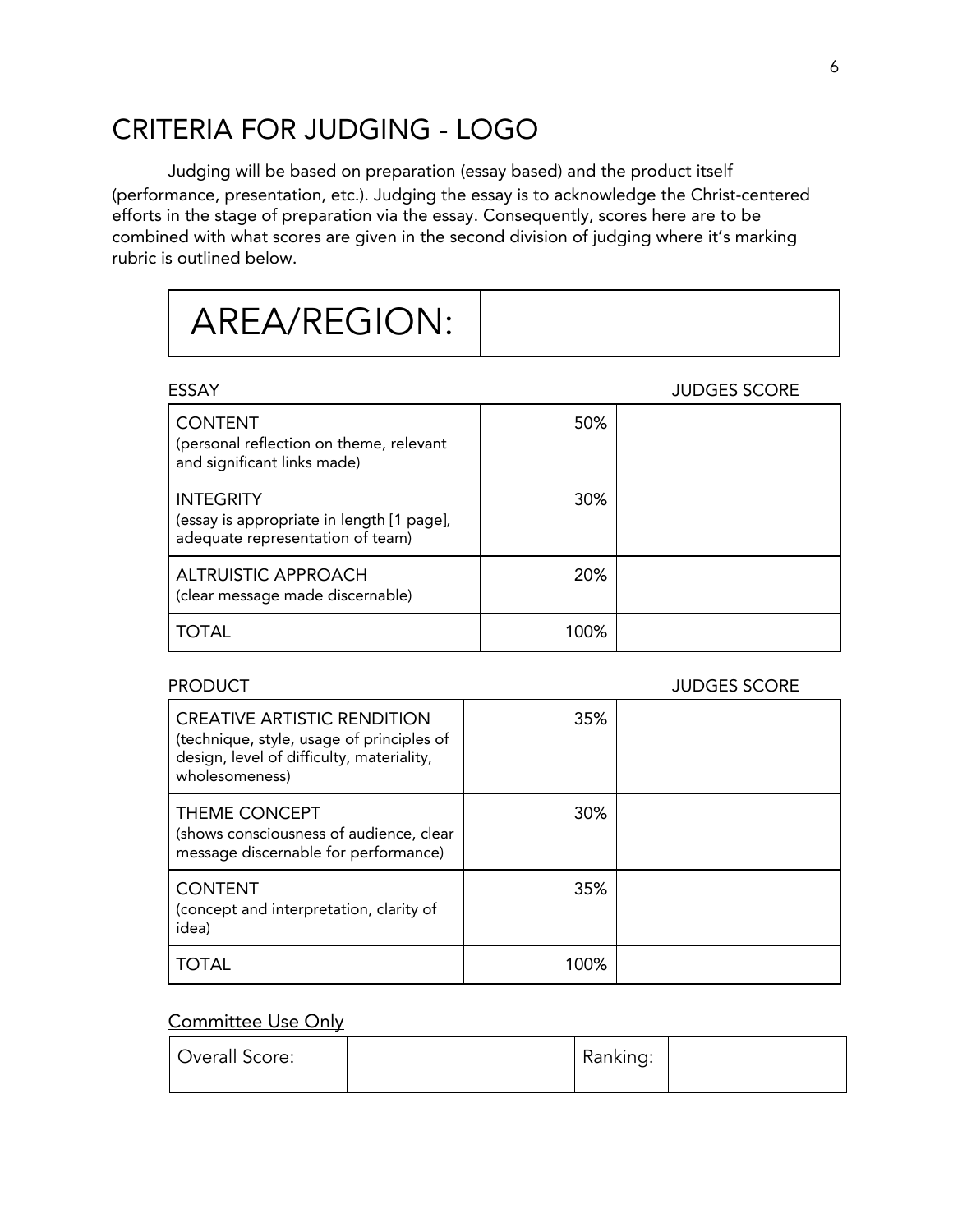## DANCE COMPETITION RULES & REGULATIONS

- 1. There will be a max of two entries per region. Only one entry per person is allowed. All competitors should submit their final entry form to sfccon2020comps@gmail.com by Oct. 5, 2020 at 11:59PM PDT. Late entries will be assessed for a 5 point reduction. The committee should be notified ahead of time for any changes that will be made to the entry prior to the SCON date. Any revisions made on the day of will not be accepted.
- 2. The SFC Regional Couple Coordinators must verify the official list of those participating in the competition to ensure they are registered and active SFC members. Incomplete entry forms will not be accepted, and those participating in competitions that are not registered nor are active members will not be allowed to compete.
- 3. The dance must incorporate TWO UNIFYING SPECIFICATIONS:
	- a. Each team must include at least one track from a Christian artist. Examples may include songs from Audrey Assad, Hillsong United, Kings Kaleidoscope, Elevation Worship, etc. The pre-chosen track must be at least 1 minute of the duration of the mix; anything less will be penalized. Please ensure your song selection is free from copyright infringement as it'll be displayed during the duration of the conference.
	- b. The dance must somehow interpret the conference theme in the routine: FULLY ALIVE and this year's anchor verse: "be holy in all that you do, just as God who called you is holy."- 1 Peter 1:15
- 4. There is no maximum but a minimum number of three members participating in the performance, but participants must create their recordings completely remotely. Regions can use editing software to edit the clips and music into a single video. Entries must also be composed of MIXED dancers - brothers and sisters (there should be more than one sister/brother in a group).
- 5. Movements and music should be wholesome and lively. Subliminal, sexually suggestive and vulgar lyrics/language will not be allowed. Non-compliance with the guidelines will result in disqualification. Costumes must be decent and proper for the dance.
- 6. The performance must be a minimum of 2 minutes and a maximum of 5 minutes in length, from the start to the end of the music played.

- 1. Please label the email subject with "DANCE: [INSERT REGION & NAME]"
- 2. Your dance performance in mp4 format MUST be submitted to sfccon2020comps@gmail.com by Oct. 5, 2020 at 11:59PM PDT. Your music mix must only be one track and not divided into several tracks.
- 3. Dance captains are required to provide a one-page maximum essay about the inspiration they had creating this piece and the process. This should be submitted in addition to a video recording the dance sfccon2020comps@gmail.com by Oct. 5, 2020 at 11:59PM PDT.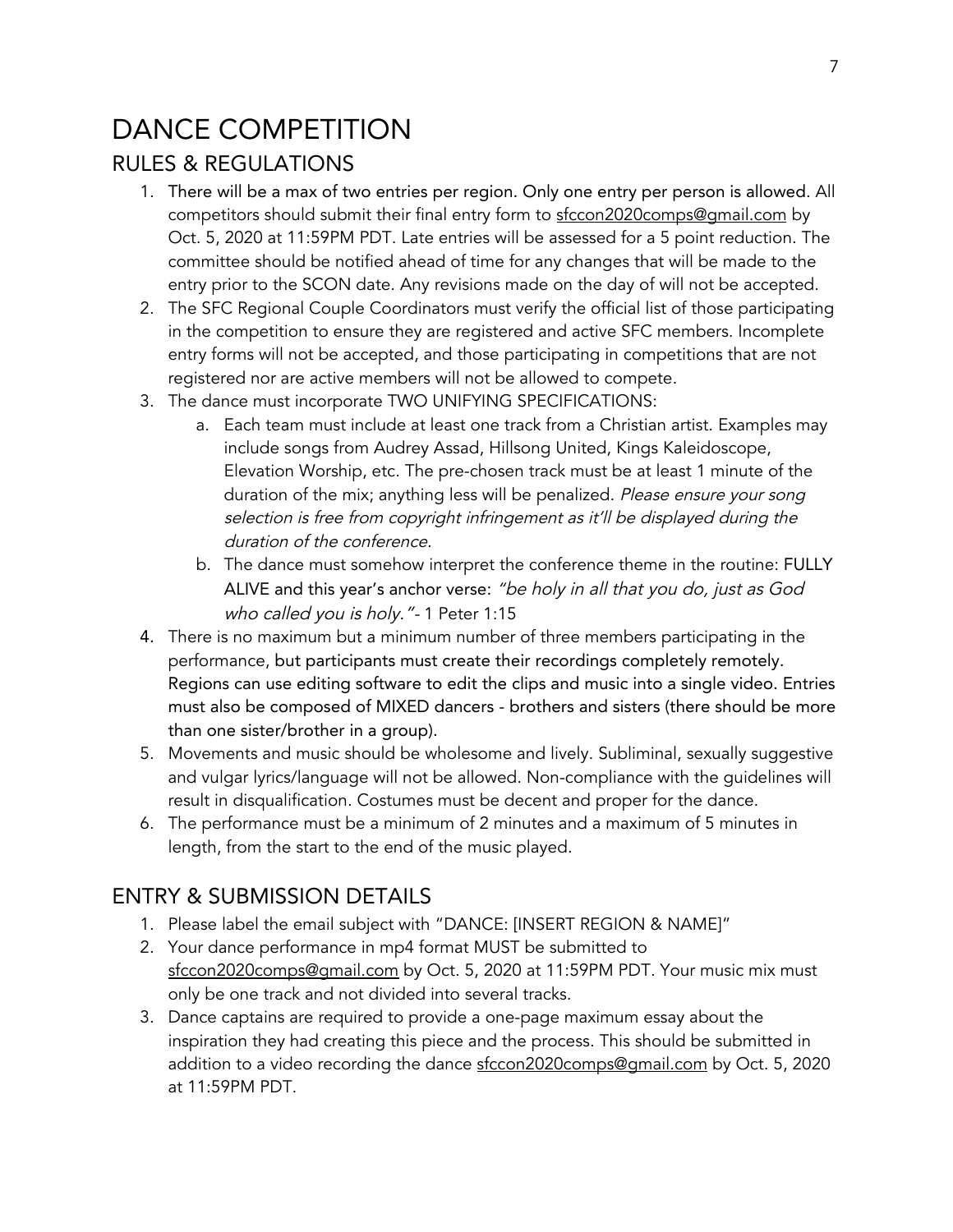## CRITERIA FOR JUDGING - DANCE

Judging will be based on preparation (essay based) and the product itself (performance, presentation, etc.). Judging the essay is to acknowledge the Christ-centered efforts in the stage of preparation via the essay. Consequently, scores here are to be combined with what scores are given in the second division of judging where it's marking rubric is outlined below.

# AREA/REGION:

| ESSAY                                                                                                         |            | <b>JUDGES SCORE</b> |
|---------------------------------------------------------------------------------------------------------------|------------|---------------------|
| <b>CONTENT</b><br>(personal reflection on theme, relevant<br>and significant links made)                      | 40%        |                     |
| <b>INTEGRITY</b><br>(essay is appropriate in length [1 page],<br>adequate representation of team)             | <b>30%</b> |                     |
| <b>ALTRUISTIC APPROACH</b><br>(shows consciousness of audience, clear<br>message discernable for performance) | 30%        |                     |
| <b>TOTAL</b>                                                                                                  | 100%       |                     |

#### PRODUCT A RESERVE TO A RESERVE THE SERVE OF STATE OF STATE SCORE.

| <b>CONTENT</b><br>(concept represents theme; creative<br>interpretation, delivery of techniques,<br>seamless transitions, level of difficulty,<br>innovation) | 50%  |  |
|---------------------------------------------------------------------------------------------------------------------------------------------------------------|------|--|
| <b>EXECUTION</b><br>(energy, vibrancy, and execution,<br>timing rhythm, coordination)                                                                         | 25%  |  |
| <b>THEME CONCEPT</b><br>(shows consciousness of audience, clear<br>message discernable for performance)                                                       | 25%  |  |
| TOTAL                                                                                                                                                         | 100% |  |

| Overall Score: | Ranking: |  |
|----------------|----------|--|
|                |          |  |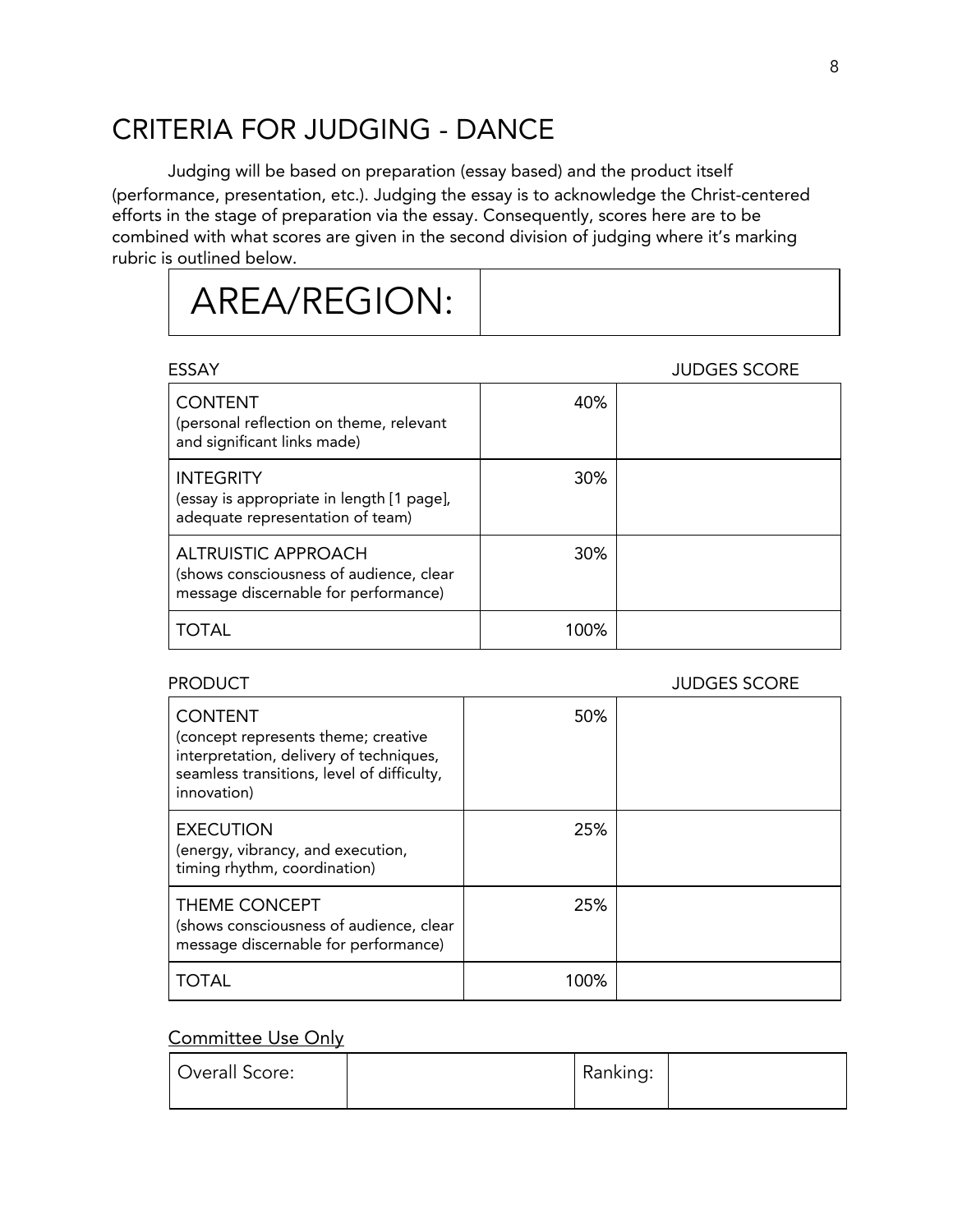## ORIGINAL SONG COMPETITION

### RULES & REGULATIONS

- 1. There will be a max of two entries per region. Only one entry per person is allowed. All competitors should submit their final entry form sfccon2020comps@gmail.com by Oct. 5, 2020 at 11:59PM PDT. Late submissions will be assessed for a 5 point reduction. The committee should be notified ahead of time for any changes that will be made to the entry prior to the SCON date. Any revisions made on the day of will not be accepted.
- 2. The SFC Regional Couple Coordinators must verify the official list of those participating in the competition to ensure they are registered and active SFC members. Incomplete entry forms will not be accepted, and those participating in competitions that are not registered nor are active members will not be allowed to compete.
- 3. Your song must somehow incorporate the theme: FULLY ALIVE and this year's anchor verse: "be holy in all that you do, just as God who called you is holy." - 1 Peter 1:15
- 4. There is no maximum but a minimum of three members participating in the performance, but participants must create their recordings completely remotely. Regions can use editing software to edit the tracks into a single video.
- 5. There are no instrument limitations.
- 6. Written music must be of a positive and/or Christian nature. The written music must be categorized in one of the following categories: Praise (Fast song) or Worship (Slow song). The lyrics must be written as if to be used as a potential SFC song.

- 1. Please label the email subject with "ORIGINAL SONG: [INSERT REGION & NAME]"
- 2. Participants are given the option to submit an mp3 recording or a video recording of their work.
- 3. All artists must write a one-page maximum essay about the inspiration they had creating this piece and the process. This should be submitted in addition to the mp3 or video recording of the song and a Powerpoint with lyrics to sfccon2020comps@gmail.com by Oct. 5, 2020 at 11:59PM PDT.
- 4. The song that is performed must be the same as the lyrics handed to the judges or else points will be deducted.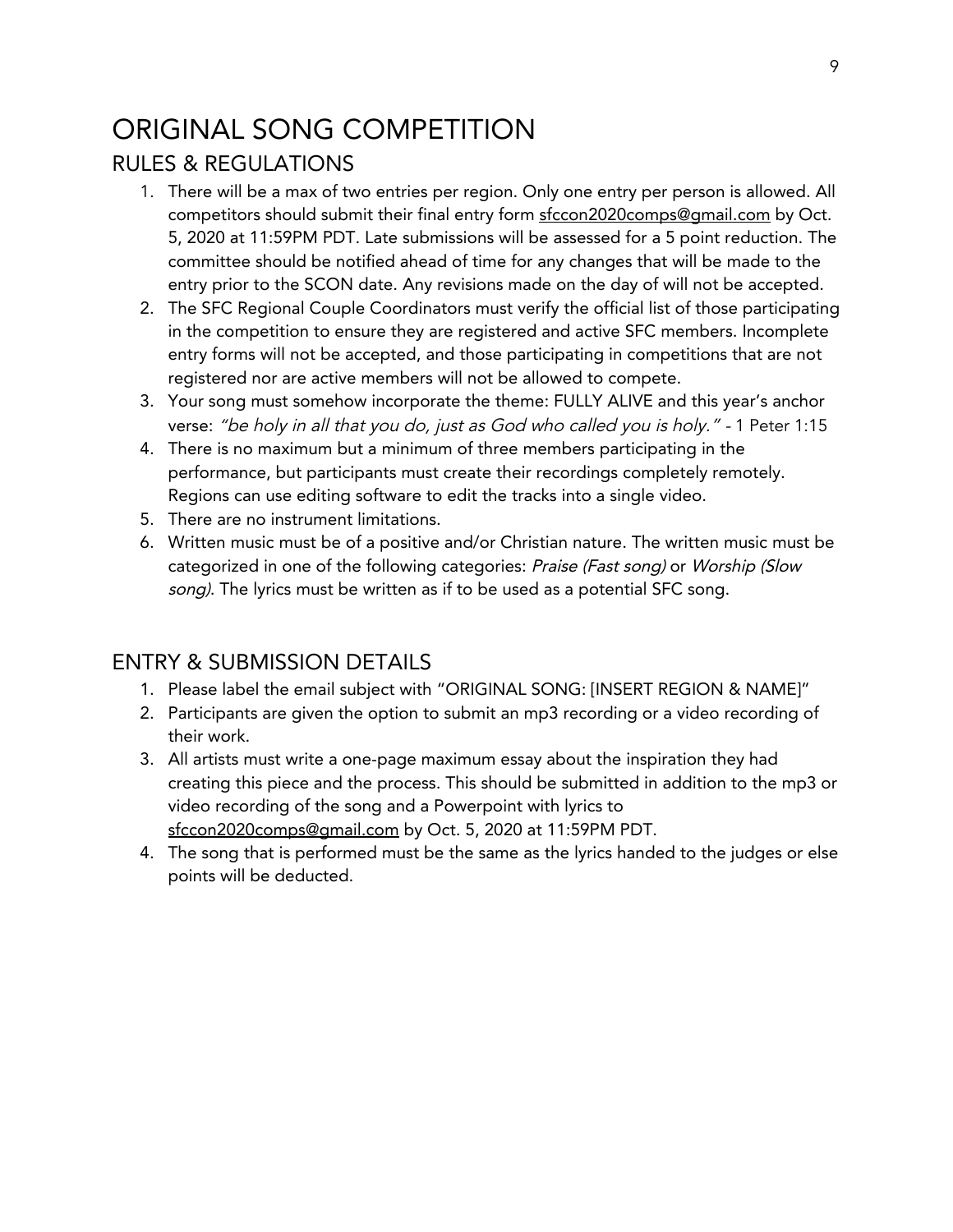## CRITERIA FOR JUDGING - ORIGINAL SONG

Judging will be based on preparation (essay based) and the product itself (performance, presentation, etc.). Judging the essay is to acknowledge the Christ-centered efforts in the stage of preparation via the essay. Consequently, scores here are to be combined with what scores are given in the second division of judging where it's marking rubric is outlined below.

# NAME/REGION:

| ESSAY                                                                                                         |            | <b>JUDGES SCORE</b> |
|---------------------------------------------------------------------------------------------------------------|------------|---------------------|
| <b>CONTENT</b><br>(personal reflection on theme, relevant<br>and significant links made)                      | 40%        |                     |
| <b>INTEGRITY</b><br>(essay is appropriate in length [1 page],<br>adequate representation of team)             | 30%        |                     |
| <b>ALTRUISTIC APPROACH</b><br>(shows consciousness of audience, clear<br>message discernable for performance) | <b>30%</b> |                     |
| TOTAL                                                                                                         | 100%       |                     |

#### PRODUCT THE RESERVE ENGINEERING IN THE RESERVE ENGINEERING IN THE BUILDING SCORE.

| <b>MUSIC RENDITION</b>                                                                                                    | 15%        |  |
|---------------------------------------------------------------------------------------------------------------------------|------------|--|
| <b>MUSICAL ARRANGEMENT</b><br>(effective use of instruments, transitions<br>(climax, pause, flow, etc.) stage<br>presence | <b>30%</b> |  |
| THEME CONCEPT<br>(shows consciousness of audience, clear<br>message discernable for performance)                          | 15%        |  |
| <b>MESSAGE AND CONTENT</b><br>(uniqueness of lyrics, content)                                                             | 40%        |  |
| TOTAL                                                                                                                     | 100%       |  |

| Ranking: |
|----------|
|          |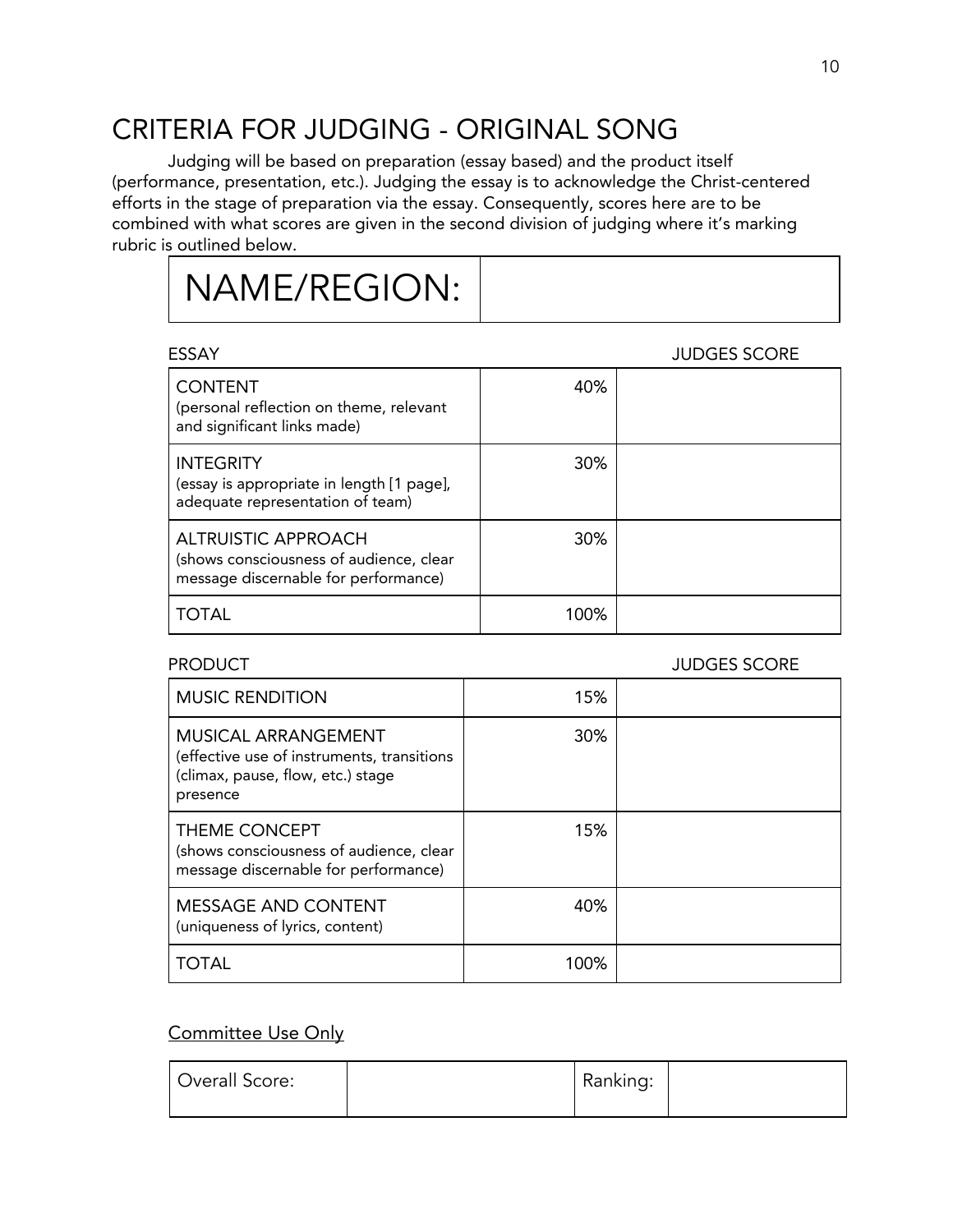## POETRY & SPOKEN WORD COMPETITION RULES & REGULATIONS

- 1. There will be a max of two entries per region. Only one entry per person is allowed. All competitors should submit their final entry form to sfccon2020comps@gmail.com by Oct. 5, 2020 at 11:59PM PDT. Late submissions will be assessed for a 5 point reduction. No entry will be taken after Oct. 5, 2020 11:59PM PDT. The committee should be notified ahead of time for any changes that will be made to the entry prior to the SCON date. Any revisions made on the day of will not be accepted.
- 2. The SFC Regional Couple Coordinators must verify the official list of those participating in the competition to ensure they are registered and active SFC members. Incomplete entry forms will not be accepted, and those participating in competitions that are not registered nor are active members will not be allowed to compete.
- 3. Your poem or spoken word must somehow incorporate the theme: FULLY ALIVE and this year's anchor verse: "be holy in all that you do, just as God who called you is holy."- 1 Peter 1:15
- 4. There is no minimum but a maximum number of 5 members that can participate in the performance, but participants must create their recordings completely remotely. Regions can use editing software to edit the clips into a single video.
- 5. Your poem or spoken word must be of a positive and/or Catholic nature. Content that is sexually suggestive or vulgar will be ground for disqualification.
- 6. The poem or spoken word can be no longer than 4 minutes in length and must be recorded acapella.

- 1. Please label the email subject with "POETRY SLAM: [INSERT REGION & NAME]"
- 2. Participants are given the option to submit an mp3 recording or a video recording of their work.
- 3. All writers must write a one-page maximum essay about the inspiration they had creating this piece and the process. This should be submitted in addition to a Powerpoint with the lyrics to sfccon2020comps@gmail.com by Oct. 5, 2020 at 11:59PM PDT.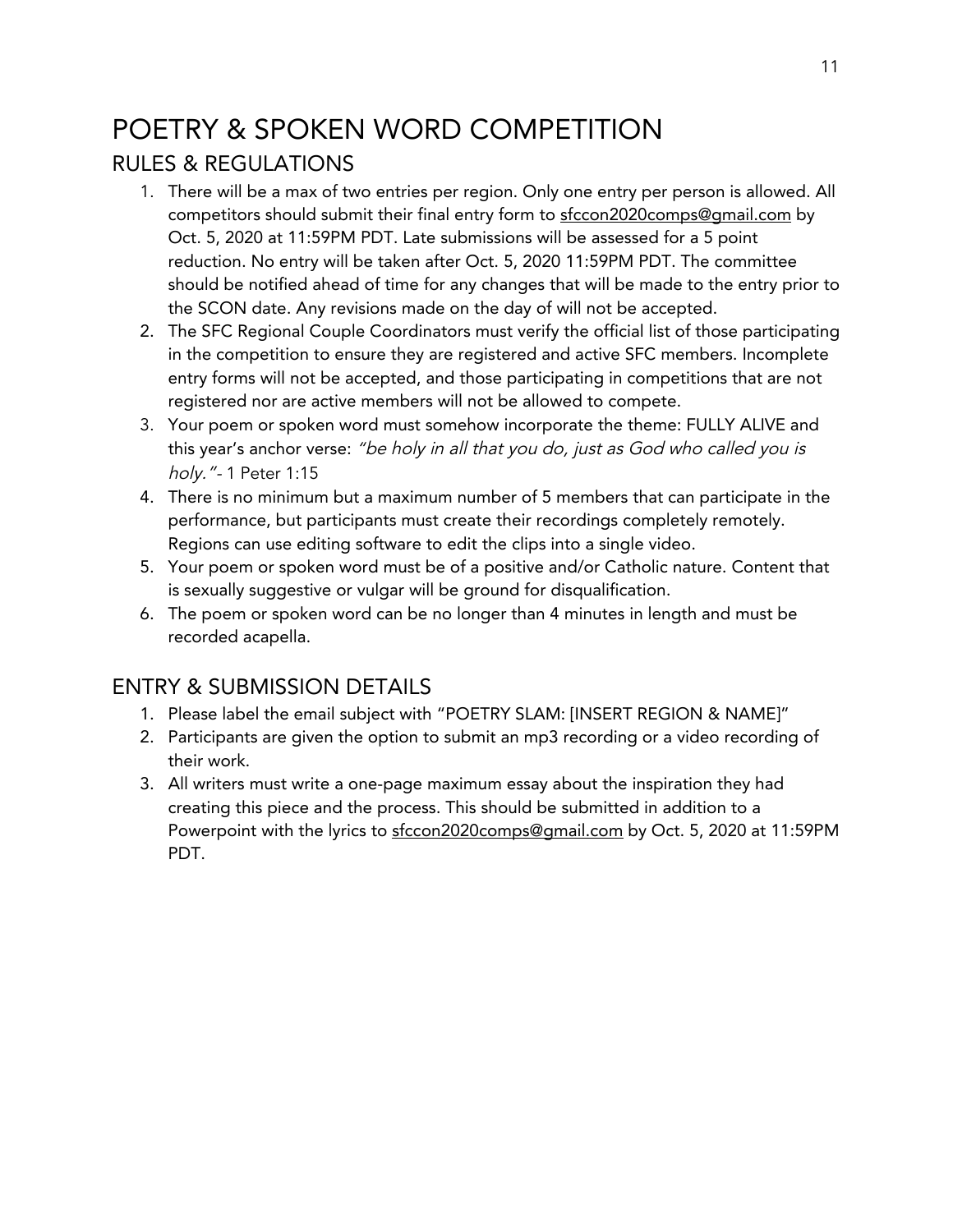## CRITERIA FOR JUDGING - POETRY & SPOKEN WORD

Judging will be based on preparation (essay based) and the product itself (performance, presentation, etc.). Judging the essay is to acknowledge the Christ-centered efforts in the stage of preparation via the essay. Consequently, scores here are to be combined with what scores are given in the second division of judging where it's marking rubric is outlined below.

# NAME/REGION:

| ESSAY                                                                                                         |      | <b>JUDGES SCORE</b> |
|---------------------------------------------------------------------------------------------------------------|------|---------------------|
| <b>CONTENT</b><br>(personal reflection on theme, relevant<br>and significant links made)                      | 40%  |                     |
| <b>INTEGRITY</b><br>(essay is appropriate in length [1 page],<br>adequate representation of team)             | 30%  |                     |
| <b>ALTRUISTIC APPROACH</b><br>(shows consciousness of audience, clear<br>message discernable for performance) | 30%  |                     |
| TOTAL                                                                                                         | 100% |                     |

#### PRODUCT THE RESERVE ENGINEERING IN THE RESERVE ENGINEERING IN THE BUILDING SCORE.

| THEME CONCEPT<br>(shows consciousness of audience, clear<br>message discernable for performance) | <b>30%</b> |  |
|--------------------------------------------------------------------------------------------------|------------|--|
| <b>EXECUTION</b><br>(memorization, volume & intonation,<br>conviction)                           | 35%        |  |
| <b>MESSAGE AND CONTENT</b><br>(uniqueness of lyrics, content &<br>message, literary technique)   | 35%        |  |
| <b>TOTAL</b>                                                                                     | 100%       |  |

| Overall Score: | Ranking: |  |
|----------------|----------|--|
|                |          |  |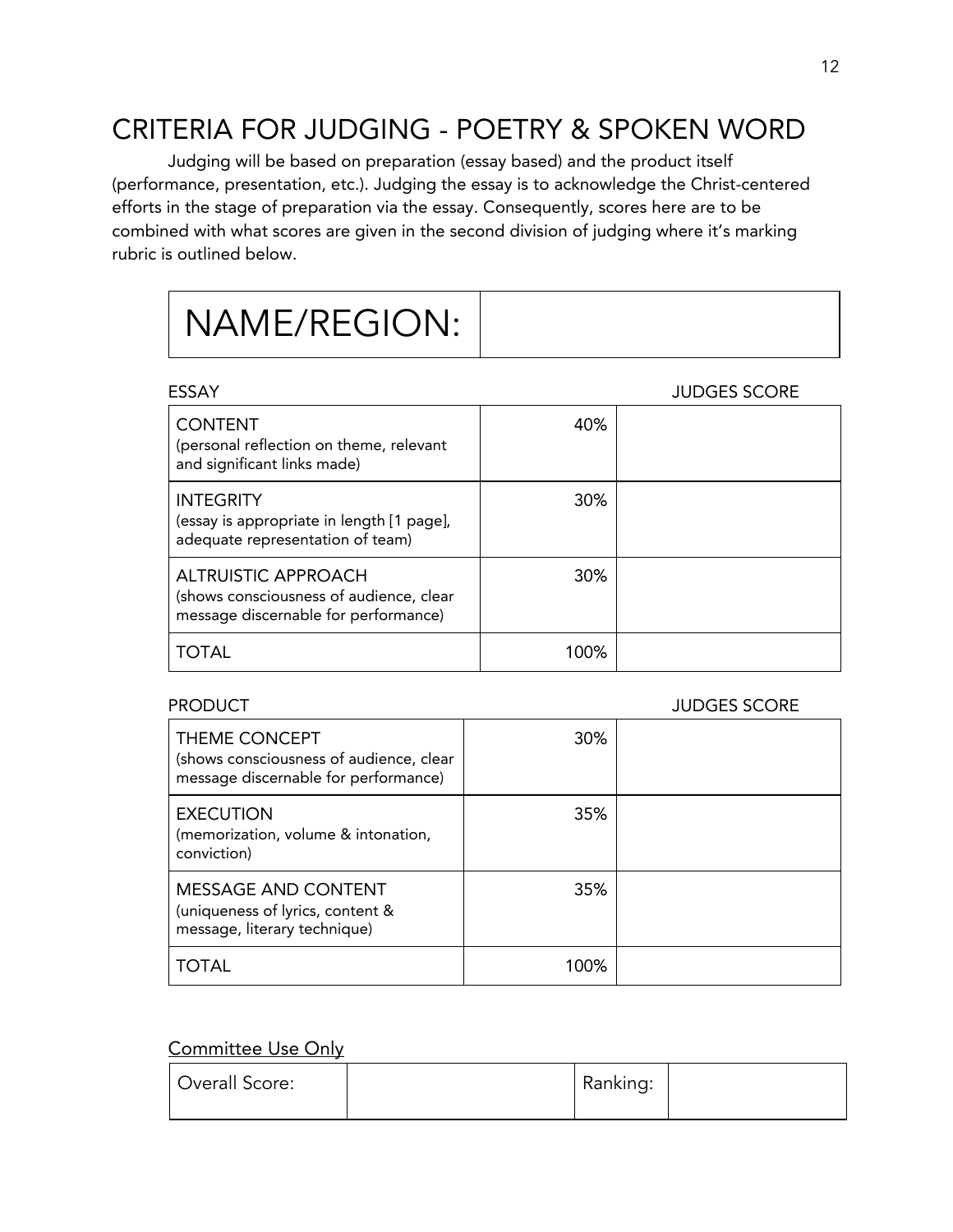## MOST VALUABLE PHOTO COMPETITION

With the accessibility of posting pictures online using social media, we cannot help but contribute to capturing and viewing our peers or our own photographs. Why not take a picture of an image that reminds us of how we're called to be holy? Each captured image tells a story. Are you ready to share yours?

#### Rules & Regulations

- 1. Each region may submit up to 2 entries. Only 1 entry per person is allowed. All competitors should submit their final and complete entry form to sfccon2020comps@gmail.com by Oct. 5, 2020 at 11:59PM PDT. Late submissions will be assessed for a 5 point reduction. The committee should be notified ahead of time for any changes that will be made to the entry prior to the SCON date. Any revisions made on the day of will not be accepted.
- 2. The SFC Regional Couple Coordinators must verify the official list of those participating in the competition to ensure they are registered and active SFC members. Incomplete entry forms will not be accepted, and those participating in competitions that are not registered nor are active members will not be allowed to compete.
- 3. Your moment or image must be related to the conference theme FULLY ALIVE and this year's anchor verse: "be holy in all that you do, just as God who called you is holy."- 1 Peter 1:15
- 4. Photo manipulation (combining multiple images, altering the image in a way that renders it unrecognizable or otherwise unrealistic, etc.) is prohibited, but minor photo editing (adjusting brightness, levels, contrast, etc.) is allowed
	- a. Subject to review by our team
- 5. Must provide a short photo essay that is no more than 5 sentences long. The essay must answer the following questions:
	- a. What has inspired you to capture the image?
	- b. How does this picture relate to the theme of FULLY ALIVE and the SCON 2020 verse?

- 1. Please label the email subject with "MOST VALUABLE PHOTO: [INSERT REGION & NAME]"
- 2. Each photo must be submitted as a .png or .jpg file with the photo essay to sfccon2020comps@gmail.com by Oct. 5, 2020 at 11:59PM PDT.
- 3. All entries will be showcased at SCON.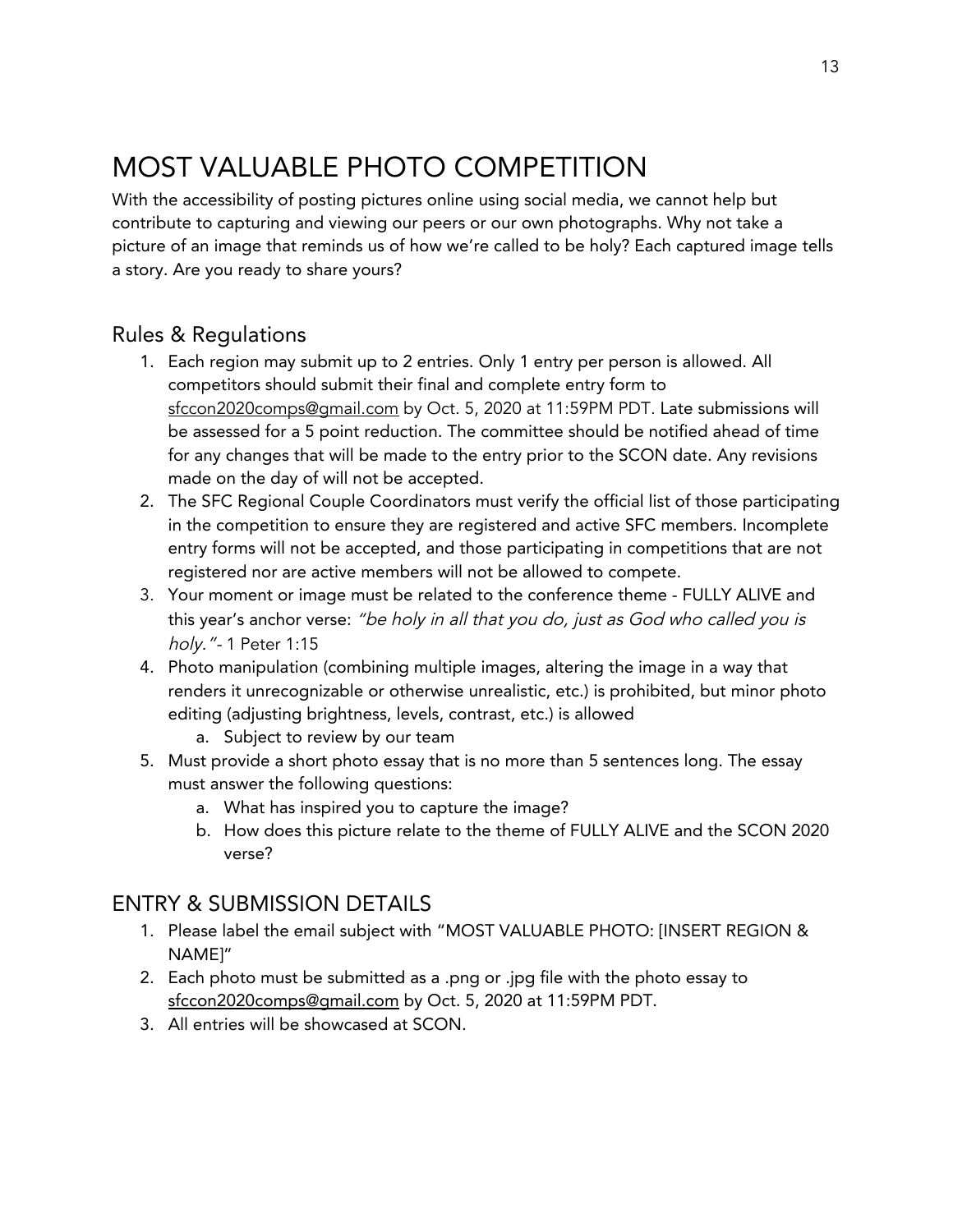## CRITERIA FOR JUDGING - MOST VALUABLE PHOTO

Judging will be based on preparation (essay based) and the product itself (performance, presentation, etc.). Judging the essay is to acknowledge the Christ-centered efforts in the stage of preparation via the essay. Consequently, scores here are to be combined with what scores are given in the second division of judging where it's marking rubric is outlined below.

#### SCORING RUBRIC **SCORING RUBRIC SCORE**

| <b>COMPOSITION</b><br>(personal reflection on theme, relevant<br>and significant links made)                 | 25%  |  |
|--------------------------------------------------------------------------------------------------------------|------|--|
| <b>QUALITY</b><br>(essay is appropriate in length [1 page],<br>adequate representation of team)              | 25%  |  |
| <b>THEME CONCEPT</b><br>(shows consciousness of audience, clear<br>message discernable for performance)      | 25%  |  |
| PHOTO ESSAY<br>(captivating, clear, and interesting<br>description of photo, little or no grammar<br>errors) | 25%  |  |
| <b>TOTAL</b>                                                                                                 | 100% |  |

| Overall Score: |  | Ranking: |  |
|----------------|--|----------|--|
|----------------|--|----------|--|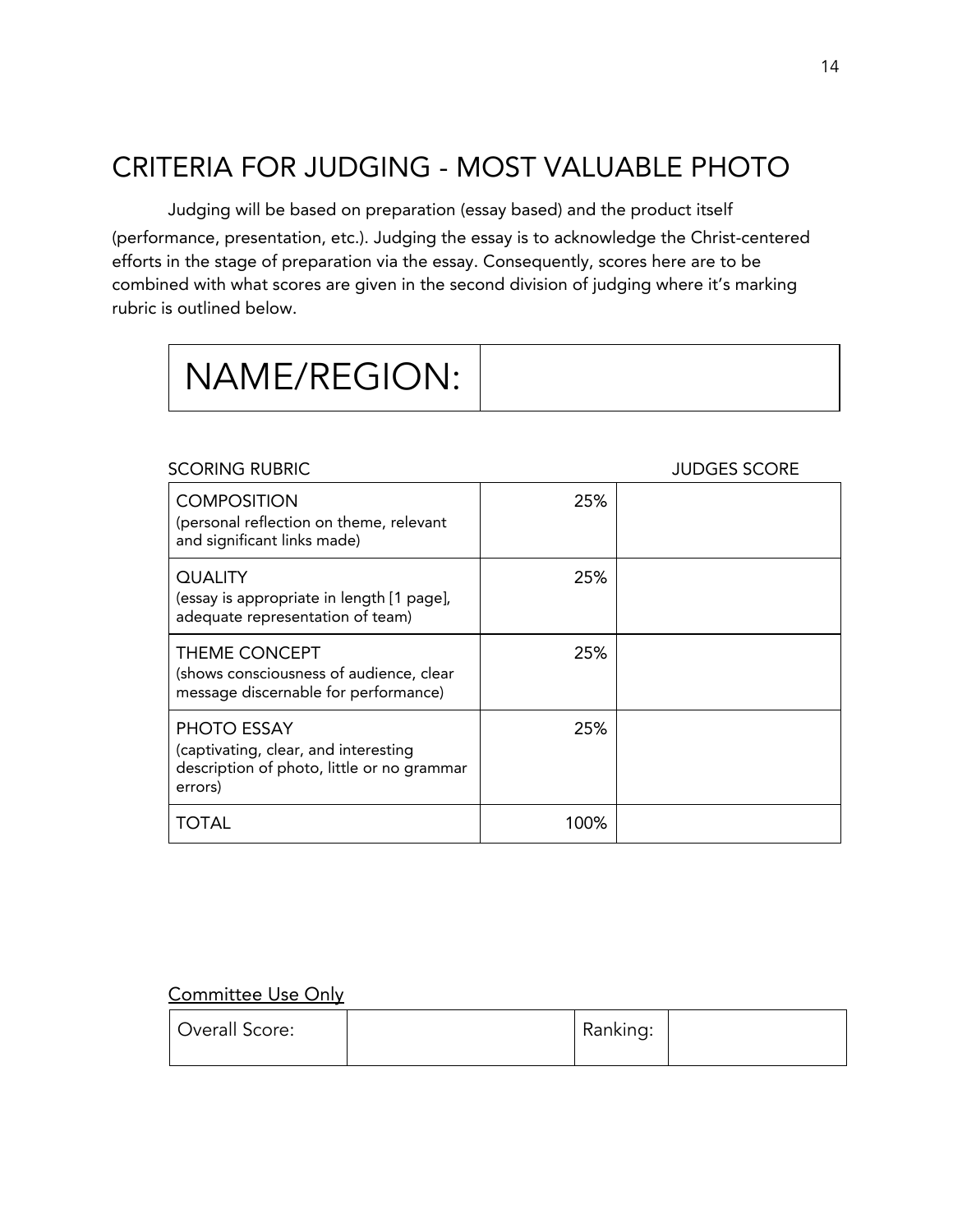## ORIGINAL VIDEO COMPETITION

Film has a unique and powerful way of capturing life and conveying a message. This year we are challenging you to use your God-given talents to express what being fully alive truly means to you. As children of God, we're called to be holy in each and every day of our lives. We strive for holiness with our talents, time, treasures, and our actions. This holiness will grow through small gestures. And we carry out this call to holiness in our homes, family, workplace, our neighborhoods, and our daily lives. This is the call to go back to who you were meant to be, to be truly who you are, God's original intent. To be Fully Alive is to truly live out this call to holiness.

You are given a lot of creative freedom, but use it to portray what being Fully Alive means to you even in hard times like this pandemic. Whether it's how your household kept going with zoom meetings, how you and/or your family created a church in your own home, how you kept working on your craft to bring glory to God, or how you've been getting closer to God even as the world stays 6 feet apart. These videos will be used to show that we're not only called to be holy, but choose to be holy as well. By striving to be holy, we become fully alive.

#### RULES & REGULATIONS

- 1. The original video may be a narrative, an awareness video, or a commercial. Do not use any copyrighted audio. Your video has to be related to this year's theme, FULLY ALIVE and this year's anchor verse: "be holy in all that you do, just as God who called you is holy."- 1 Peter 1:15
- 2. The original video can be as short as 1 minute but it must be under 3 minutes.
- 3. There is no age limit for the persons in the film.
- 4. Reminder: Before filming inside a Church, ask permission from the parish or priest. Always be respectful and reverent inside a Church - He is truly present in the Blessed Sacrament.
- 5. All filming can be done inside your own home. If participants do <sup>p</sup>lan to film anywhere else, please keep in mind your state's safety regulations.

- 1. Each region may submit up to 2 entries. Only 1 entry per person is allowed.
- 2. All entries will be showcased at SCON.
- 3. To submit for conference: Please upload the video to YouTube or Vimeo first, then submit via private link (YouTube or Vimeo). Please label the email subject with "Original Video: [INSERT REGION & NAME]"
- 4. Your final video link MUST be submitted to sfccon2020comps@gmail.com by Oct. 5, 2020 at 11:59PM PDT.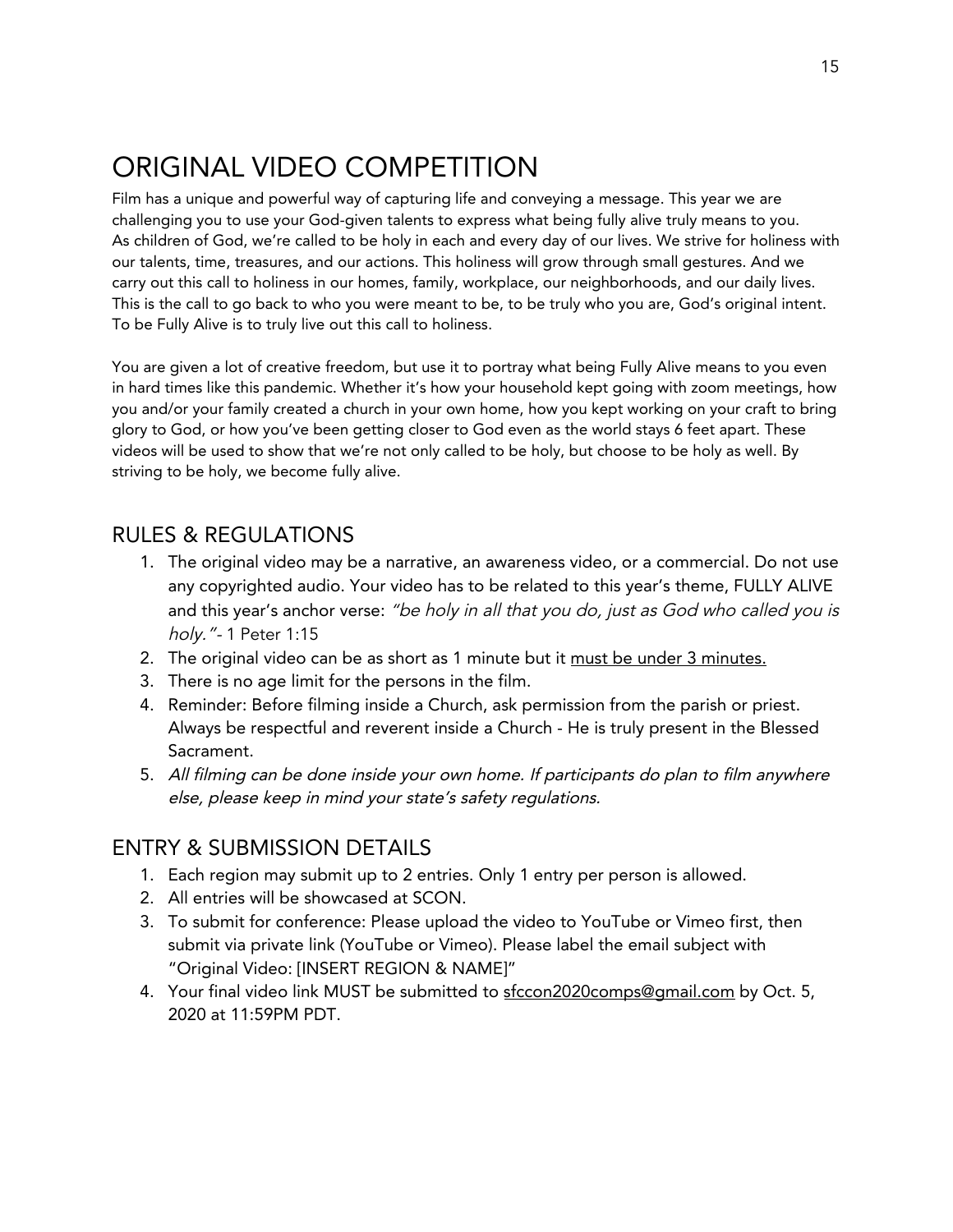## CRITERIA FOR JUDGING - ORIGINAL VIDEO

Judging will be based on the product created based on the criteria listed below. Deductions may be made for incomplete or late submissions.

| NAME/REGION: |  |
|--------------|--|
|--------------|--|

#### SCORING RUBRIC SCORE JUDGES SCORE

| <b>CREATIVITY</b><br>(various, unique shots, storyline & flow,<br>original idea)                                  | 25%  |  |
|-------------------------------------------------------------------------------------------------------------------|------|--|
| PRESENTATION QUALITY<br>(video/audio clarity & connectedness,<br>character performances, editing<br>presentation) | 30%  |  |
| <b>THEME CONCEPT</b><br>(message is conveyed effectively,<br>Christ-centered, impact of audience)                 | 45%  |  |
| TOTAL                                                                                                             | 100% |  |

| Overall Score: | Ranking: |  |
|----------------|----------|--|
|                |          |  |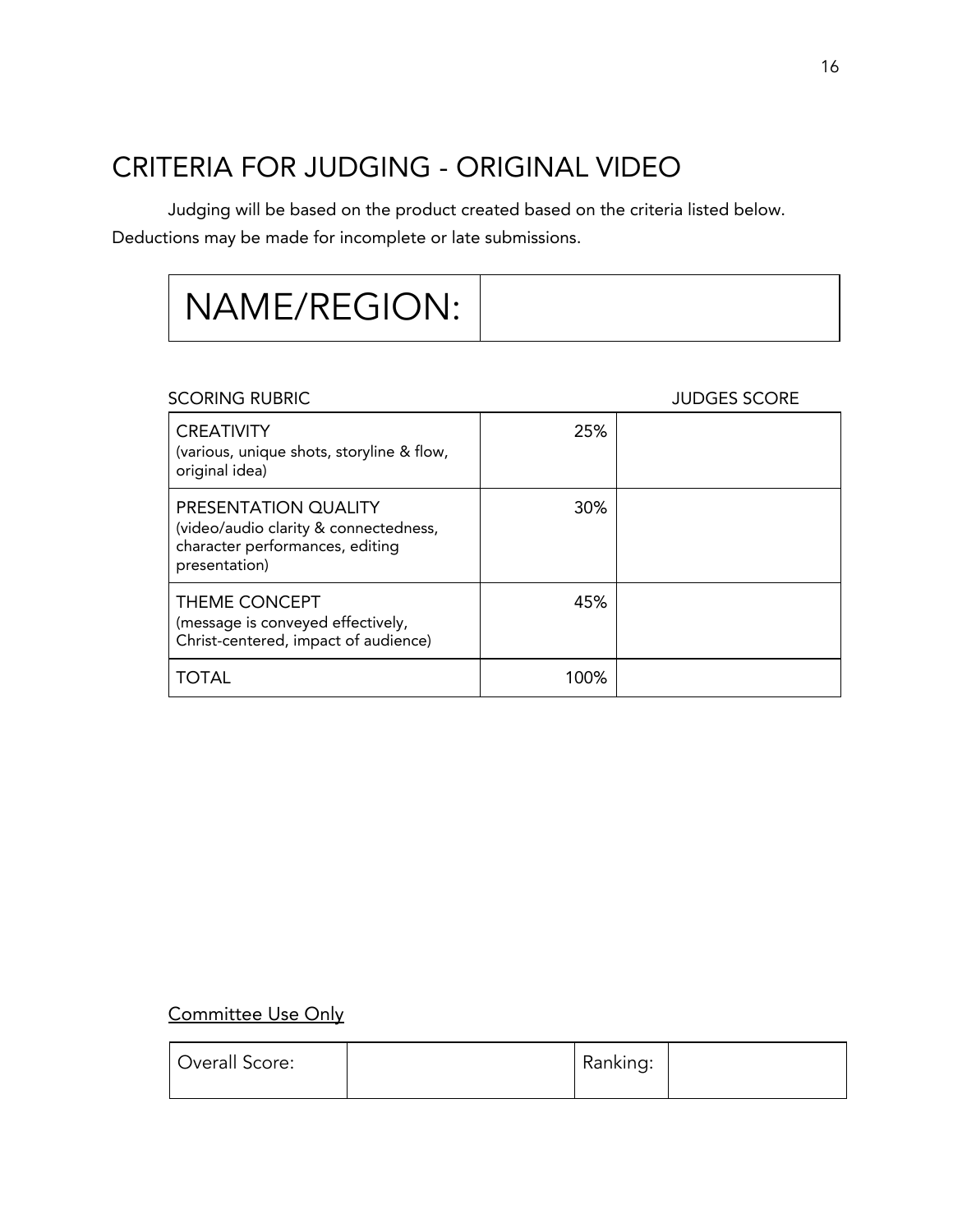## T-SHIRT DESIGN COMPETITION

The shirt you wear makes a statement, whether you notice it or not. A shirt's design, colors, and theme can be what jump starts a conversation amongst your peers or strangers. In Singles for Christ, what you wear can be the icebreaker to start a conversation, and evangelize to others. Since this is an evangelistic tool, and NOT a conference t-shirt, the details of conference (i.e. date and location) are NOT to be added to the t-shirt. The bible verse is required to be on the shirt, but the goal of the design is to represent Christ.

### RULES & REGULATIONS

- 1. There will be a max of two entries per region. Only one entry per person is allowed. All competitors should submit their final entry form to sfccon2020comps@gmail.com by Oct. 5, 2020 at 11:59PM PDT. Late submissions will be assessed for a 5 point reduction. The committee should be notified ahead of time for any changes that will be made to the entry prior to the SCON date. Any revisions made on the day of will not be accepted.
- 2. The SFC Regional Couple Coordinators must verify the official list of those participating in the competition to ensure they are registered and active SFC members. Incomplete entry forms will not be accepted, and those participating in competitions that are not registered nor are active members will not be allowed to compete.
- 3. T-shirt entries must represent SFC as a whole. Its design should be able to spark interest from peers and strangers in order to evangelize.
- 4. T-shirt entries must be related to the conference theme, FULLY ALIVE and the SCON 2020 anchor verse: "be holy in all that you do, just as God who called you is holy."- 1 Peter 1:15
- 5. Areas/regions are free to select the base color of the shirt. Designs may be presented on both sides, but are not required. Designs cannot have more than 3 colors per side. Keep in mind the wearability of your design as well.
- 6. Be creative and make a bold statement but remember to keep the sacredness of the message you want to convey. For example: DO NOT put "I'm homies with Jesus" or have an image of Mama Mary wearing sunglasses, etc.
- 7. The winning t-shirt design will NOT be the designated SCON 2021 shirt, but may be used as a post-conference giveaway.

- 1. Please label the email subject with "T-SHIRT DESIGN: [INSERT REGION & NAME]"
- 2. Please save as a vector (ai) images along with a brief explanation (5 sentences max) of the final design link via email to sfccon2020comps@gmail.com by Oct. 5, 2020 at 11:59PM PDT.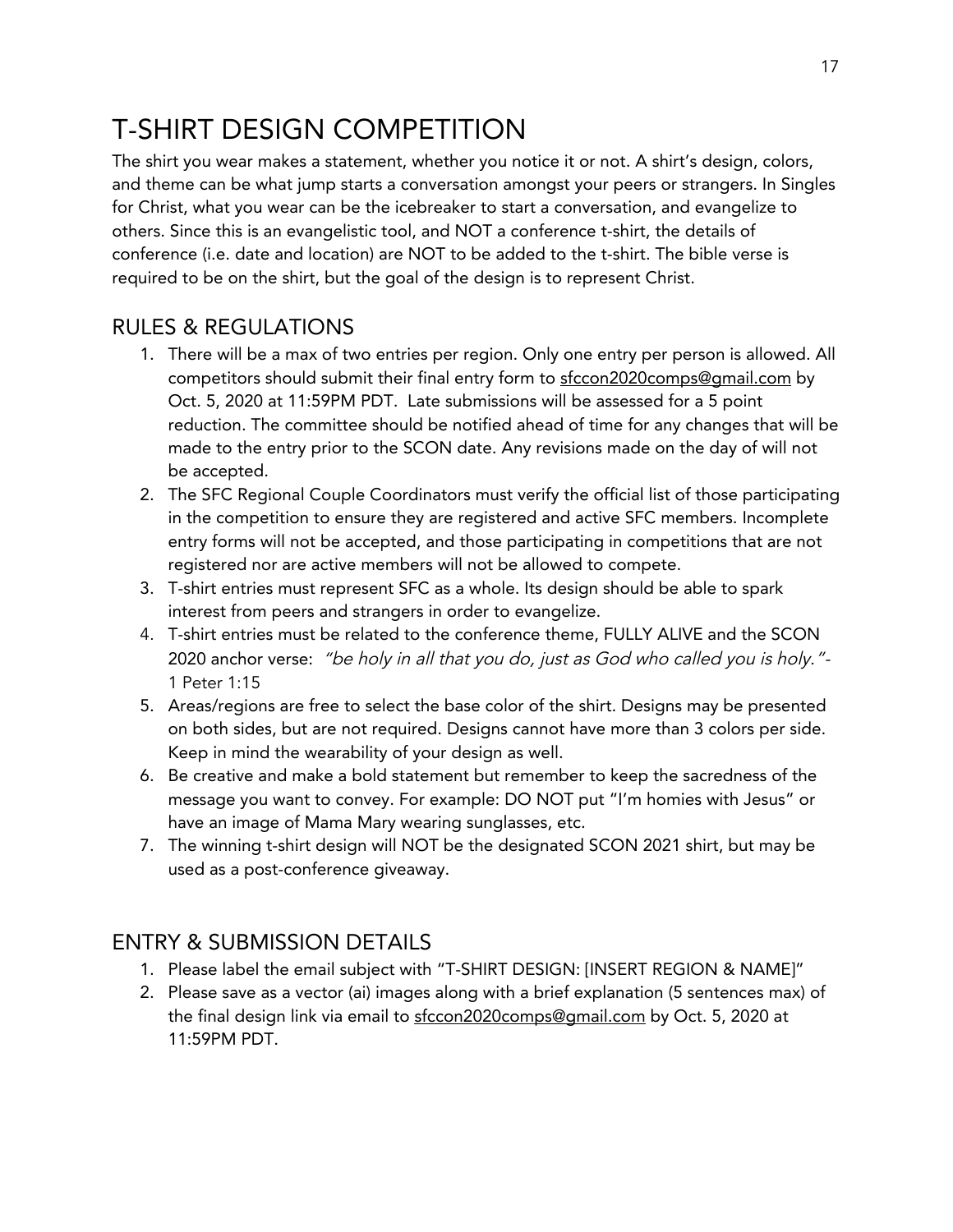## CRITERIA FOR JUDGING - T-SHIRT DESIGN

Judging will be based on preparation (essay based) and the product itself (performance, presentation, etc.). Judging the essay is to acknowledge the Christ-centered efforts in the stage of preparation via the essay. Consequently, scores here are to be combined with what scores are given in the second division of judging where it's marking rubric is outlined below.

|  | NAME/REGION: |  |
|--|--------------|--|
|--|--------------|--|

#### SCORING RUBRIC **SCORING RUBRIC SCORE**

| <b>CONTENT</b><br>(concept and interpretation, clarity of<br>idea, representative of delegation) | 35%  |  |
|--------------------------------------------------------------------------------------------------|------|--|
| THEME CONCEPT<br>(shows consciousness of audience, clear<br>message discernable for performance) | 25%  |  |
| <b>ALTRUISTIC APPROACH</b><br>(clear message made discernable)                                   | 20%  |  |
| <b>FINAL PRODUCT</b><br>(creativity, wearability and level of<br>craftsmanship)                  | 20%  |  |
| TOTAL                                                                                            | 100% |  |

| Overall Score: | Ranking: |  |
|----------------|----------|--|
|                |          |  |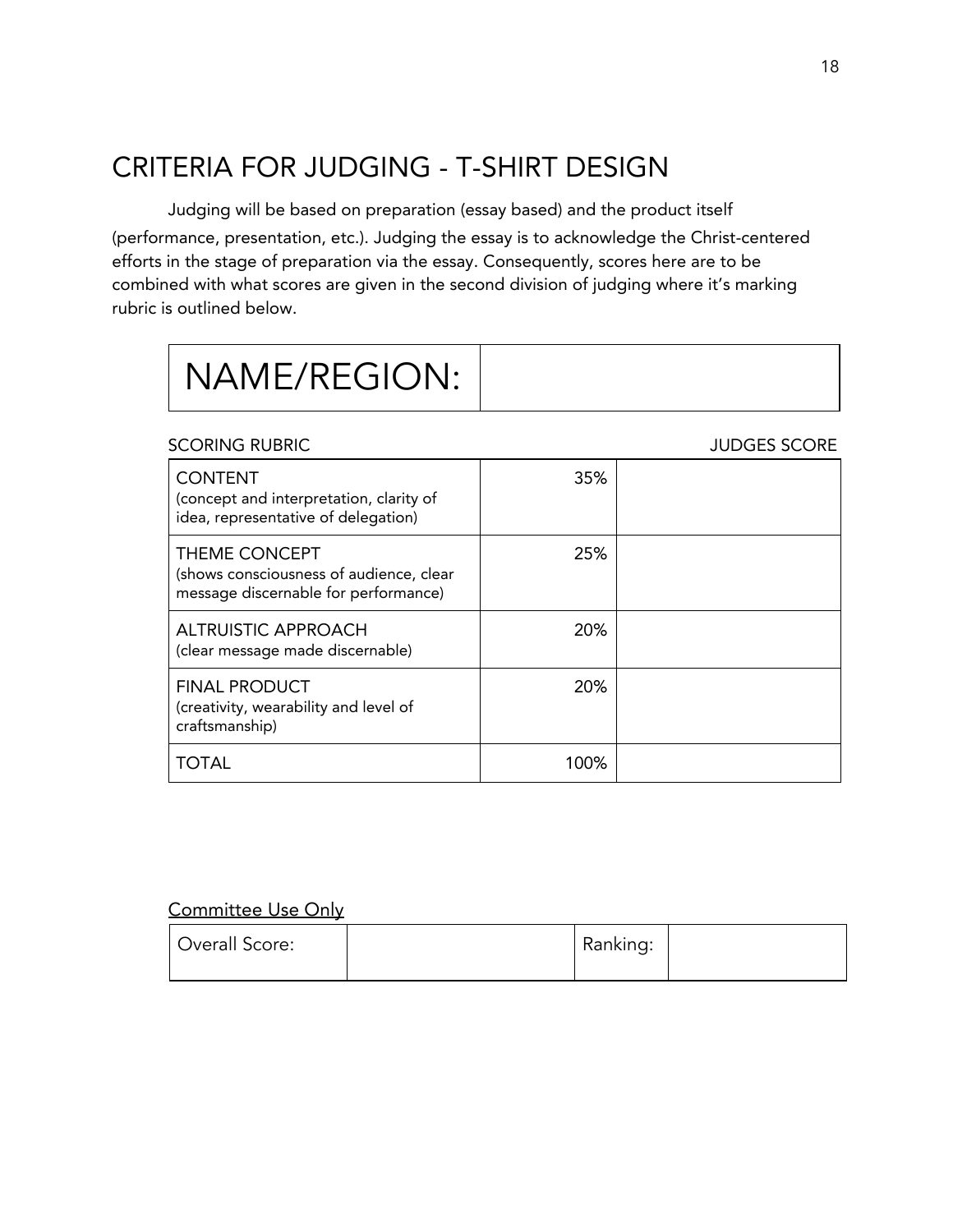## ONLINE GAMING COMPETITION

This is a brand new addition to SFC competitions. Since we're moving to a virtual conference this year, it'd be fun to introduce the ever so growing gaming world. With new streaming platforms making gaming more popular than ever, it's time we recognize this other side of competitions. Many of us grew up playing classic video games. We hope to showcase the talents and skills players have developed playing these games with some good clean competition. This year we are competing in the ever so popular game, Super Smash Brothers Ultimate. With the thrill of the action, we hope this adds some excitement to this year's 26th conference.

### RULES & REGULATIONS

1. There will be a bracket tournament system created and displayed to the public on September 16 12:00pm EST.

This will show who each player will be versing. It will also display the date and time of each match. Note that the first round matches, all the way to the semi finals will take place in the weeks prior to SCON. The finals match will be played during SCON.

2. Before submitting your entry, players will need to make sure they're available to play in the dates given below:

| 1st round matches  | September 19th, Saturday   September 20th (if needed), Sunday |  |
|--------------------|---------------------------------------------------------------|--|
| 2nd round matches  | September 26th, Saturday                                      |  |
| 3rd round matches  | October 3rd, Saturday                                         |  |
| Semi Final matches | October 10th, Saturday                                        |  |
| <b>Finals</b>      | October 17th, Saturday Night of Conference                    |  |

NOTE<sup>\*\*</sup>: The times of these matches will depend on the number of entries, but matches will most likely take place in the afternoons/evenings.

- 3. Each match will be a 1 versus 1. Best out of 3 rounds. Each player will have 3 stock lives in each round. Each round will have a 8 minutes max time.
- 4. Each match will have 1 host from the competition committee. The two players playing at the time will connect to this host.
- 5. Only the 3rd and semifinal matches will be streamed to the public. There will also be a commentator in each match to narrate in real time.
- 6. All the players will have the option to play with a headset.
- 7. Each player will be responsible to make sure their system and controller is functioning correctly. The players are also responsible for their own wifi connection. Any